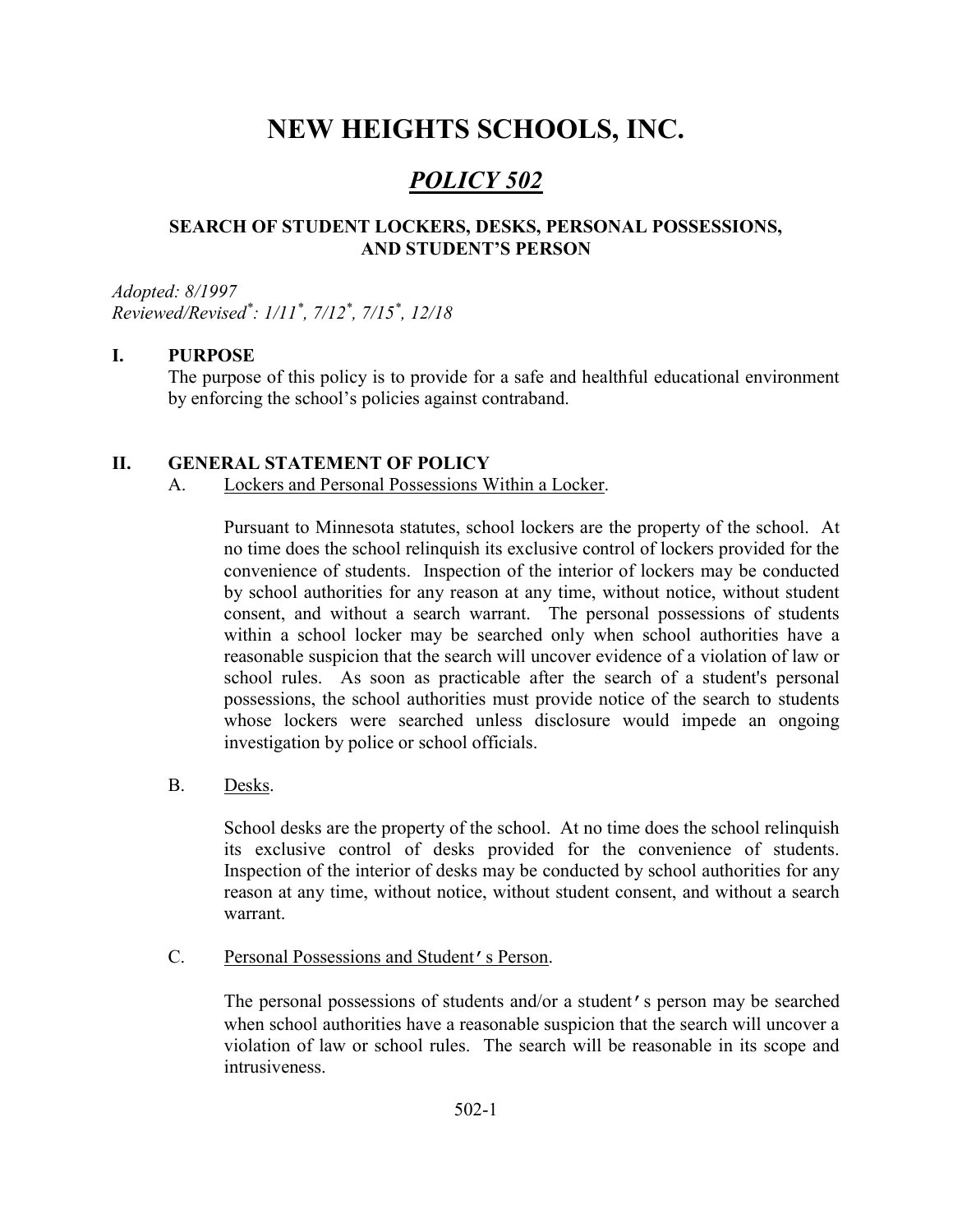D. It shall be a violation of this policy for students to use lockers and desks for unauthorized purposes or to store contraband. It shall be a violation for students to carry contraband on their person or in their personal possessions.

## III. DEFINITIONS

- A. "Contraband" means any unauthorized item possession of which is prohibited by school policy and/or law. It includes but is not limited to weapons and "look-alikes," alcoholic beverages, controlled substances and "look-alikes," overdue books and other materials belonging to the school, and stolen property.
- B. "Personal possessions" includes but is not limited to purses, backpacks, bookbags, packages, and clothing.
- C. "Reasonable suspicion" means that a school official has grounds to believe that the search will result in evidence of a violation of school policy, rules, and/or law. Reasonable suspicion may be based on a school official's personal observation, a report from a student or staff member, a student's suspicious behavior, a student's age and past history or record of conduct both in and out of the school context, or other reliable sources of information.
- D. "Reasonable scope" means that the scope and/or intrusiveness of the search is reasonably related to the objectives of the search. Factors to consider in determining what is reasonable include the seriousness of the suspected infraction, the reliability of the information, the necessity of acting without delay, the existence of exigent circumstances necessitating an immediate search and further investigation (e.g. to prevent violence, serious and immediate risk of harm or destruction of evidence), and the age of the student.

## IV. PROCEDURES

- A. School officials may inspect the interiors of lockers and desks for any reason at any time, without notice, without student consent, and without a search warrant.
- B. School officials may inspect the personal possessions of students and/or a student's person based on a reasonable suspicion that the search will uncover a violation of law or school rules. A search of personal possessions of a student and/or a student's person will be reasonable in its scope and intrusiveness.
- C. As soon as practicable after a search of personal possessions within a locker pursuant to this policy, the school authorities must provide notice of the search to students whose possessions were searched unless disclosure would impede an ongoing investigation by police or school officials.